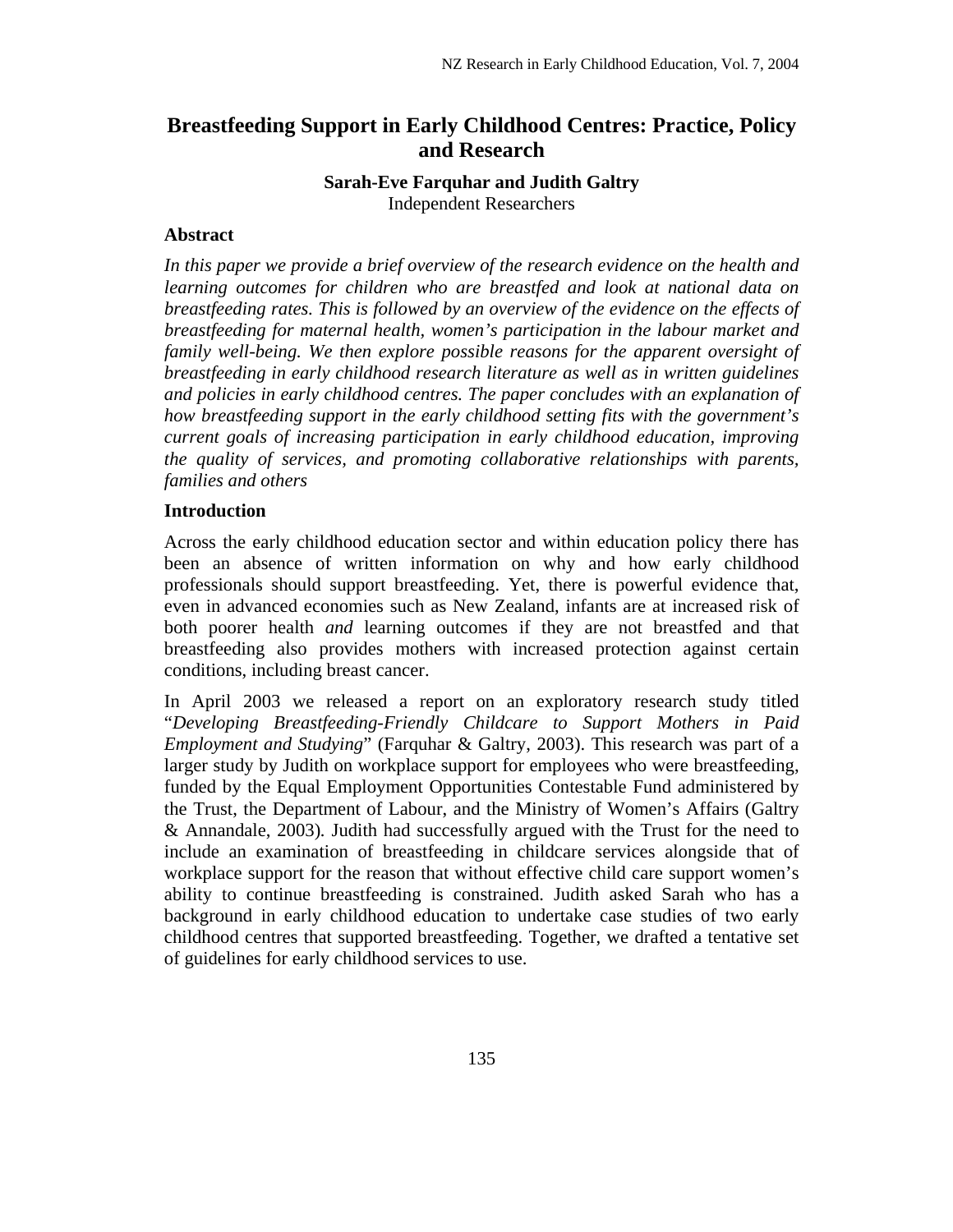Since the release of the report on "*Developing Breastfeeding-Friendly Childcare"*, we have received a lot of interest from groups and individuals in the health sector, and only a small number of requests from individuals in the early childhood education sector. Since the report's release, media attention has centred on the case of a mother who laid a formal complaint with the Humans Rights Commission after being told by early childhood centre staff on her son's second day at the Centre that he would not be allowed back if she breastfed him at the centre. This is not an isolated case, as our research identified the possibility that many more mothers are being directly and indirectly asked to decide between (a) giving up breastfeeding or breastfeeding in secrecy (e.g. taking baby down the road from their centre to breastfeed in the car), and (b) not enrolling in an early childhood service or delaying their return to work because they do not have adequate childcare support.

# **Breastfeeding Policy and Practice in New Zealand**

Child health has been identified by the Ministry of Health as an area in which our country has a relatively poor record and the health of New Zealand's children is a priority area for improvement (Ministry of Health, 1998a, 1998b). Included amongst the key issues identified for child health is the need for a focus on the requirements of children in their first year of life, with breastfeeding central to this focus.

International recommendations advise exclusive breastfeeding (breastmilk only) for the first six months of a child's life and continued breastfeeding with appropriate complementary foods through to two years and beyond (World Health Organisation, 2002).

A major problem in this country is the high drop-off in breastfeeding from five to six weeks after birth. The Ministry of Health (2002) reports on the percentage of infants that are fully breastfed; that is, receive breastmilk only and no other liquids or solids aside from a minimal amount of water and prescribed medicines. As shown in Figure 1, there is a significant trend away from breastfeeding. The target age for continuing to breastfeed is at present 6 months. However, in 2002, Ministry of Health figures show that 13% of Maori, 17% of Pacific Island, and 21% of European or other infants were being fully breastfed at 6 months.

# **Health and Learning Outcomes for Children**

There is an extensive body of research establishing the protective health effects of breastfeeding. According to a global epidemiological review, breastfeeding decreases the incidence and/or severity of diarrhoea, lower respiratory tract infection, otitis media (glue ear), blood poisoning, bacterial meningitis, necrotising enterocolitis (death of bowel tissue) and urinary tract infection (American Academy of Paediatrics, 1997; Bartle, 2002). Maori and Pacific infants and young children are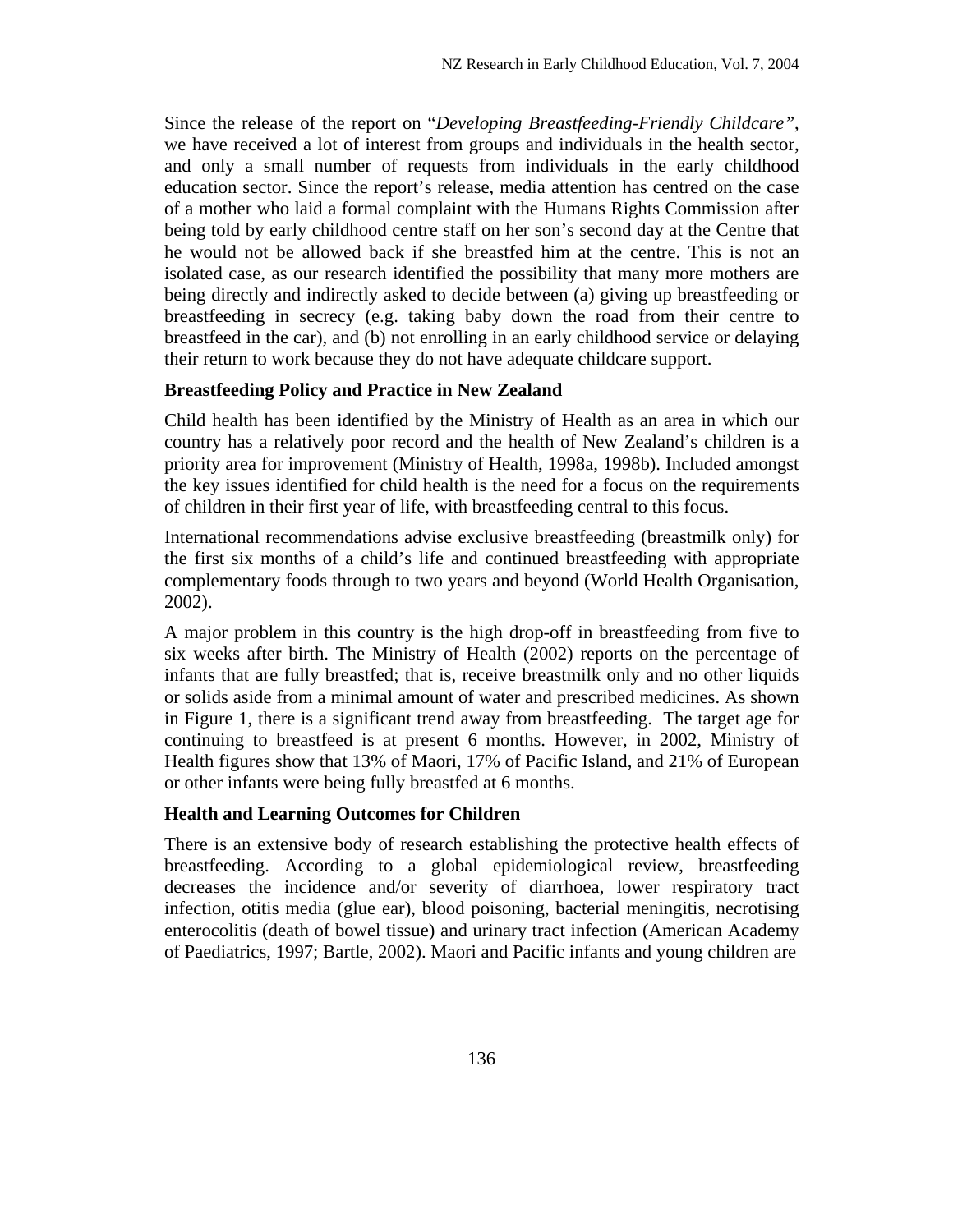

**Figure 1. Maintenance of breastfeeding after the birth of an infant (Ministry of Health, 2002).** 

more at risk of conditions such as otitis media with effusion (glue ear), which, if repeated, can lead to hearing loss and subsequent learning difficulties (Public Health Commission, 1995).

Human breast milk also offers increased protection against sudden infant death syndrome (SIDS), Type I diabetes mellitus, Crohn's disease, lymphoma, ulcerative colitis, and allergic diseases. It is important that early childhood teachers know that breastfeeding is also associated with enhanced cognitive development in infants, as borne out by a range of studies including the Dunedin longitudinal study (Angelsen, Jacobsen & Bakketeig, 2001; Bartle, 2002; Horwood & Fergusson, 1988; Horwood, Darolow & Mogridge, 2001; Morley, Cole, Powell, & Lucas, 1988).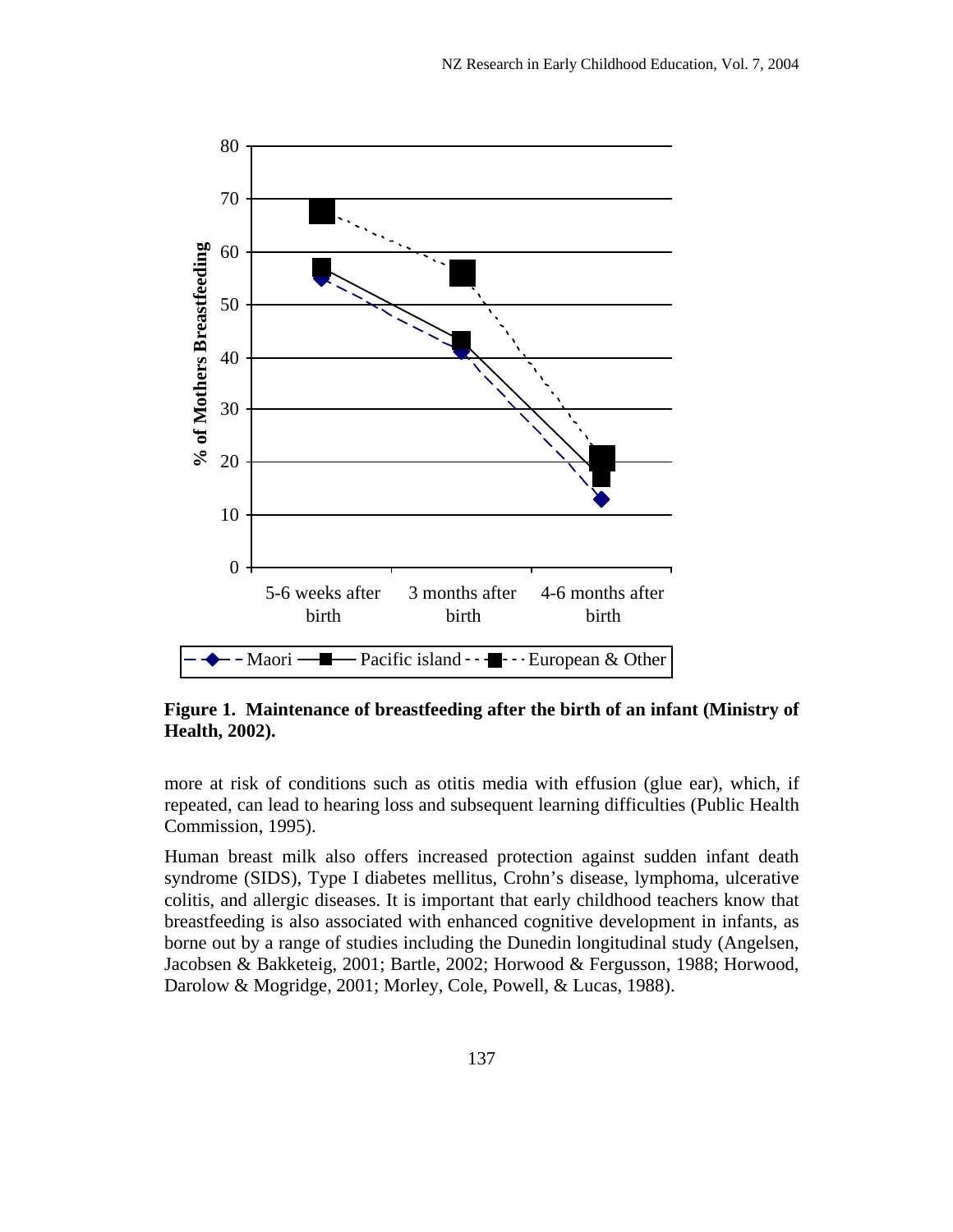It is well documented that participation in early childhood education and care places children at greater risk of infectious illnesses, including respiratory illness, otitis media and gastrointestinal disease (Bedford, 2001; Galtry, 2002; Forssell, Hakansson, & Mansson, 2001; Matson, 1994; McCutcheon & Fitzgerald, 2001; Wald, Dashefsky, Byers, Guerra, & Taylor, 1998). Breastfeeding plays a potentially important role in reducing the severity, incidence and duration of infectious illness. This is an area however that has received relatively little attention in the New Zealand context (Galtry & Callister, 1995).

Breastfeeding, even for periods as short as three months, reduces the risk of otitis media (middle ear infection) among infants in early childhood centres (Duffy, Faden, Wasielewski, Wolf, & Krystofik, 1997). This association is strongest among infants who are breastfed exclusively and for longer durations. The implications of middle ear infections are potentially serious. While single episodes of otitis media usually have a good prognosis, repeated episodes may lead to conductive hearing loss in early childhood. This may, in turn, result in some forms of learning impairment such as poor reading and language development skills and, consequently, reduced levels of educational attainment (Galtry, 2002). The costs to society of otitis media are potentially high, given that language and educational skills are the fundamental building blocks for high levels of "human capital".

For children who are already at risk of poor health and education outcomes, due to factors such as low maternal education, parental lack of ability (including transport and knowledge) or willingness to access medical and child health services and low family income, breastfeeding and breastmilk can help to protect and provide a buffer against risk factors.

# **Benefits for Maternal Health, Women's Labour Market Participation, and Family Well-being**

It is not only infants and children who benefit from breastfeeding. Breastfeeding also offers mothers increased protection against a range of illnesses as well as other potential advantages for themselves and their families.

Medical research has shown that not breastfeeding is associated with an increase in the risk of premenopausal breast cancer, ovarian cancer, osteoporosis and endometrial cancer in women (American Academy of Pediatrics, 1997). Psychology research shows that breastfeeding offers women advantages in enhancing their selfesteem and for enhanced bonding with their children (Labbok, 2001). Breastfeeding can be good for a mother's psychological health and enhance the quality of the parent-child relationship. Early childhood services that provide effective support for breastfeeding would therefore be good for women's physical and emotional health as well as supporting the mother-child bond which is important for effective parenting.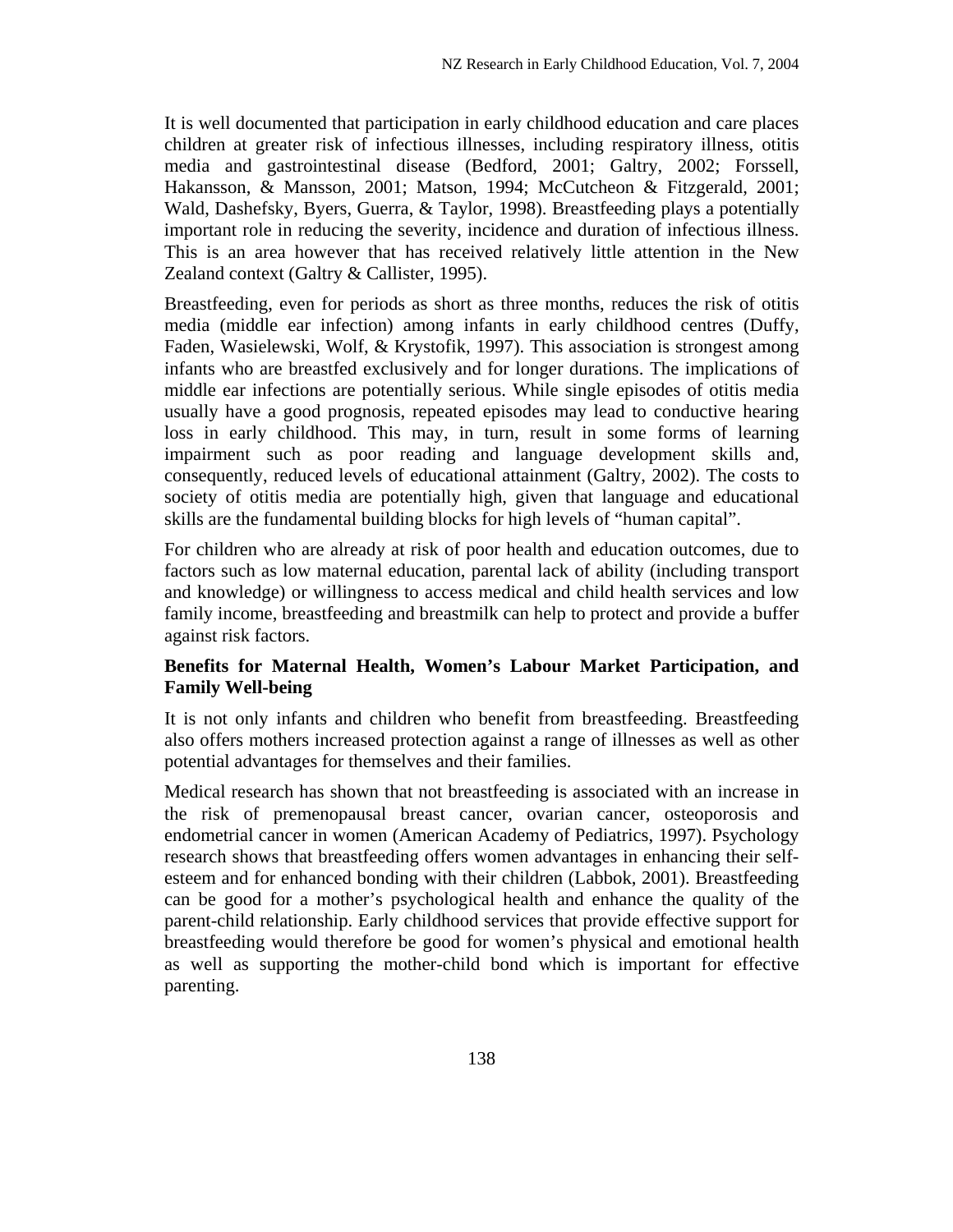Whole families can benefit from early childhood services enabling mothers to continue with breastfeeding. Research shows that breastfed infants are less likely to be excluded from their early childhood centre on account of illness, medical costs are lower, and parents are less likely to take time off from work to care for sick children or to have to pay for alternative care (Jones, & Matheny, 1993; Schwartz, Giebink, Henderson, Reichler, Jereb, & Collet, 1994). Breastmilk is free and there are financial costs for families of artificial feeding or early weaning from breastmilk (Ball & Wright, 1999; Walker, 1993). A review of the influence of parental income on children's outcomes shows that family income is more important during the first few years than at any other stage of the child's life (Mayer, 2002). For some families, however, the choice is between ensuring income through the mother's early return to work – sometimes at the expense of breastfeeding if their childcare situation does not support its practice – and staying at home to breastfeed but finding themselves unable to make ends meet.

In New Zealand, as in most industrialised nations, childbearing women have increased their labour market participation in recent years. Department of Statistics figures indicate that in 1986, 21 percent of mothers with a child under one year old were in paid work. By 1991, this had risen to 23 percent; in 1996 to 31 percent; and, by 2001, to 34 percent. There has been an increasing focus in recent years on the need to accommodate breastfeeding/breastmilk expression in the workplace, including through the introduction of supportive employment policy (Galtry & Annandale, 2003). For instance, breastfeeding provided an important rationale for the introduction of paid parental leave legislation in 2002. These moves are progressive, signifying a growing acceptance of the realities and complexities of many women's lives.

Many New Zealand mothers nevertheless continue to be ineligible for paid parental leave. This is especially so for many low-income mothers, including many Måori and Pacific Island women. This group often has little option but to resume employment soon after the birth, despite any concerns regarding their own and their newborn's wellbeing (Callister & Podmore, 1995). It is important that all parents from all ethnic and socio-economic groups experience the same opportunity to breastfeed (Galtry, 1995 & 1997). This could be achieved through greater support and encouragement for breastfeeding in early childhood education services. A national survey of parents' childcare responsibilities showed that childcare availability and suitability has a major impact on women's employment and participation in study/training (Dept of Labour & NACEW, 1998). Recent years have witnessed an increased focus on breastfeeding as an employment concern, including in the area of "work-life balance" policy development (Ministry of Women's Affairs, 2002; New Zealand Council of Trade Unions, 2003). However, the links between breastfeeding practice and early childhood policies, practices and provision have not, as yet, been strongly identified.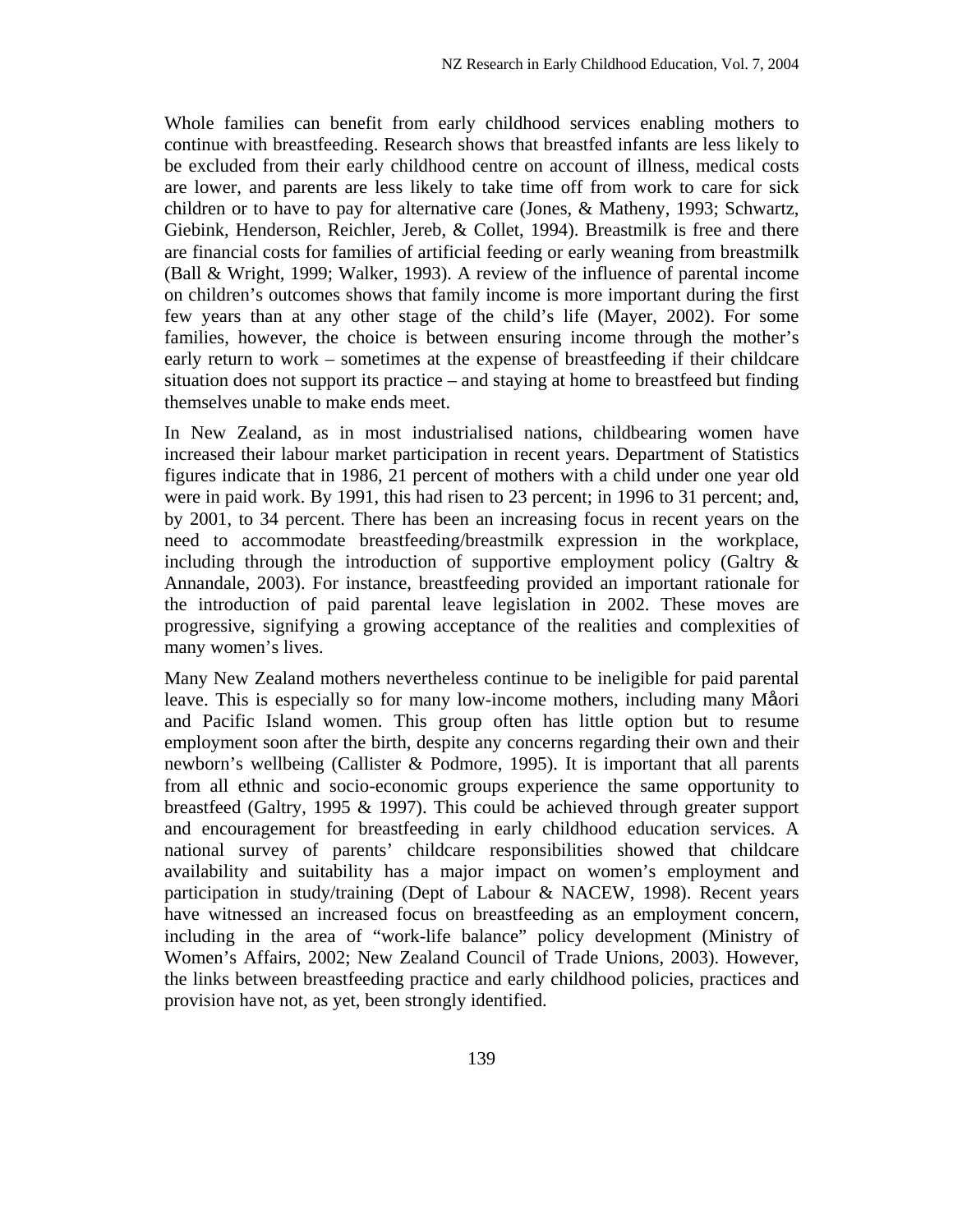#### **Breastfeeding in the Early Childhood Sector: Deliberate Silence or Unintentional Oversight?**

In the early childhood education sector there are no published guidelines for supporting breastfeeding in early childhood centre settings. Some centres obtain handouts and literature on breastfeeding from La Leche League and the Ministry of Health for parent libraries. But this material represents only a start towards telling parents that breastfeeding is acceptable from the early childhood centre perspective. Such written materials tend to cover only the practicalities and likely difficulties of breastfeeding for mothers. They are not specific to the informational needs of early childhood professionals in order to know how to support breastfeeding children and mothers effectively within the context of the early childhood centre setting.

The only reference to breastfeeding in official policy documents we could find was in the *Early Childhood Curriculum: Te Whariki* (Ministry of Education, 1996) which refers to the support of mothers who are breastfeeding as an example (i.e. not a requirement) to illustrate how services may encourage family involvement under the goal of "belonging". Breastfeeding is not discussed in the curriculum document in relation to children's learning and health. Effective breastfeeding support is not required for early childhood services in order to be licensed, chartered, and be government funded. In short, there is an absence of national policy, no consistent guidelines for early childhood services, and no collaboration between the Ministries of Health and Education on this matter.

The lack of interest in breastfeeding support shown by the early childhood education sector, education officials, and policy makers suggests that this is not considered to be an issue of relevance to the provision and quality of early childhood education services. Why is this? Perhaps most significantly, there has been a lack of overlap between research in early childhood education and in health both nationally and internationally (Galtry, 2002). Another possible reason is the historical link between the growth of childcare services and feminism. Mainstream feminist thinking has, in recent decades, tended to focus on promoting and facilitating women's employment outside the home, including among the mothers of infants and young children. Early childhood professionals may therefore view a stance to support breastfeeding as support for women being the full-time carers of their own children and not using an early childhood service. A further possible reason for this oversight is the intersectoral nature of the issue, with both the Ministries of Education and Health able to side-step their respective responsibilities in this regard, thereby also avoiding inevitable funding implications. Despite current concerns regarding the entrenchment of a "silo mentality" within various departments and ministries, spheres of operation and responsibilities tend to be narrowly envisaged by government agencies. Another possible reason is that supporting mothers to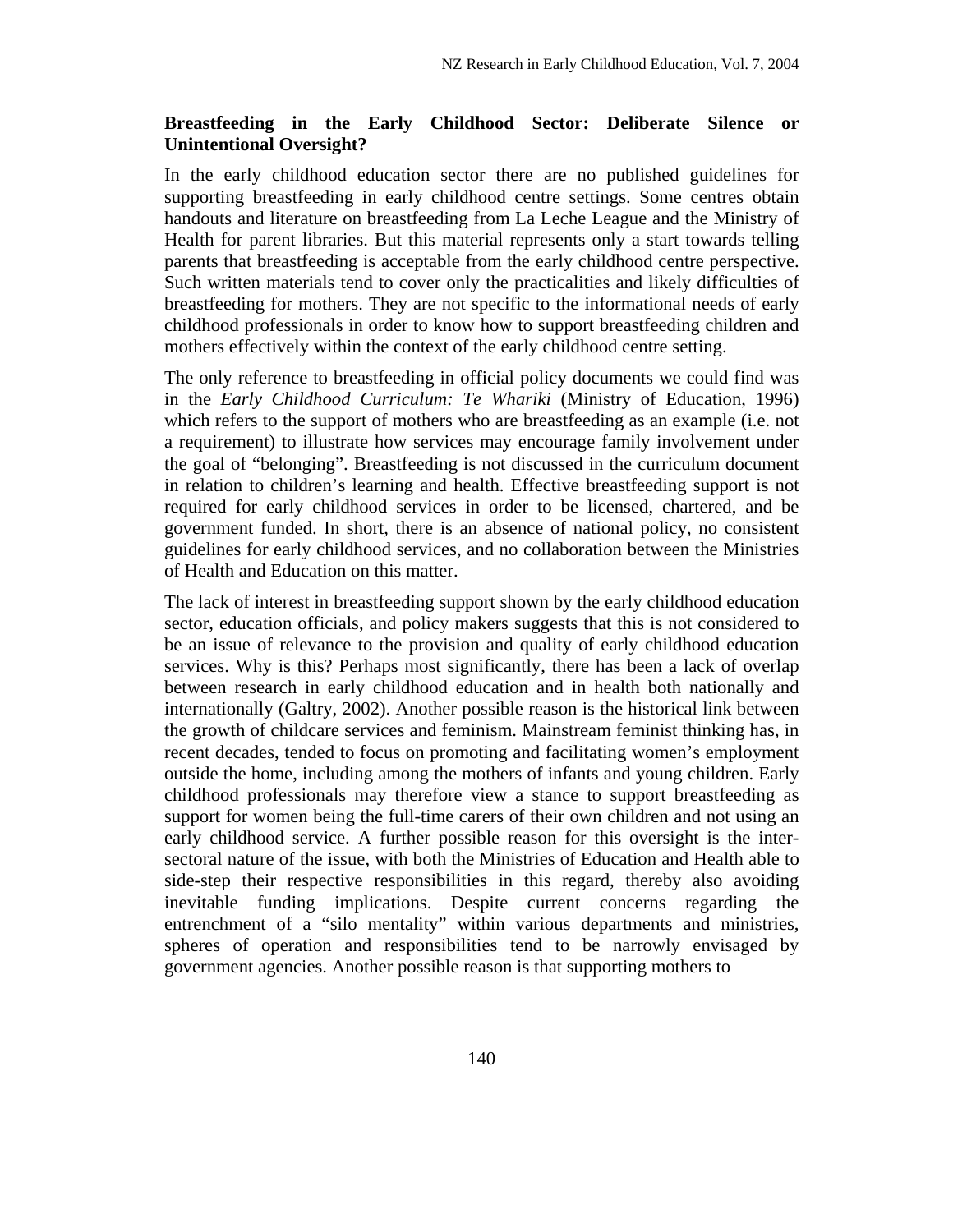breastfeed may be thought to be at odds with government initiatives to (a) increase the number of children in early childhood education, and (b) boost the number of women returning to the workforce through making childcare more financially accessible and available. In reply to these reasons we note:

- 1. That with the policy push to increase participation in early childhood education the need to support breastfeeding becomes even more urgent. There is a strong evidence base for the importance of breastfeeding for children's learning and children's and mother's health. Early childhood education should be about improving outcomes and creating health and learning promoting environments, rather than increasing risks for adverse outcomes.
- 2. That breastfeeding support is an issue that should concern feminists and those involved in advancing women's social, economic and physiological wellbeing. For many mothers the decision to resume employment will be influenced by, and even reliant upon, the degree of support provided for breastfeeding within their local or workplace early childhood services.

#### **The Case for Breastfeeding-Friendly Policies and Practices in Early Childhood Education**

*The Strategic Plan for Early Childhood Education* (Ministry of Education, 2002) states three main goals of increasing participation, improving quality, and promoting collaboration between services, with parents and families and others.

#### *Participation of Children*

There has been a considerable increase in enrolments of infants in early childhood education services. According to Ministry of Education statistics, between 1993 and 2003 there was a 47% increase in the number of under-ones (from 6,074 to 8,976) and a 53 % increase in the number of one-year-olds (from 14,708 to 22,611) enrolled in early childhood education. This increase in participation is considerably higher than the total population growth in New Zealand over the same period of 12.3 percent.

Current government policies are focussed on further increasing the participation rate of young children in early childhood education. This is a concern because of a lack of policy support, training for early childhood service staff, and resource information on breastfeeding support and on the correct storage and handling of expressed human breastmilk. It is also a concern because no data have been gathered on the impact of enrolment in an early childhood service on breastfeeding rates. Such data would be useful for policy advisers to consider in formulating strategies that both increase participation in early childhood education **and** promote optimal health and learning outcomes for children.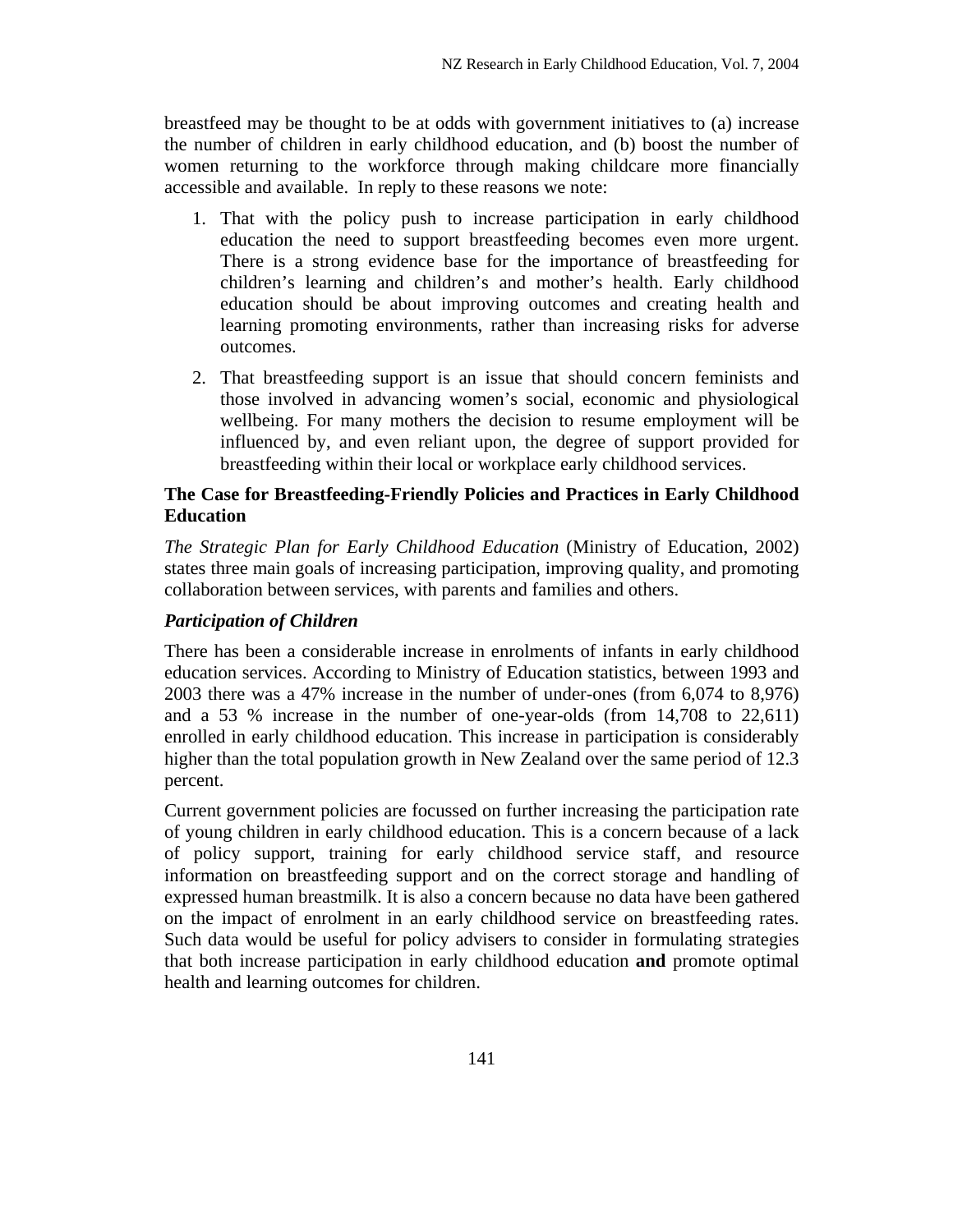Centres that support breastfeeding encourage family involvement in early childhood education. Joyce (1999), for example, writes that she continued taking her son to Playcentre as soon as one week after the birth of a new sibling because she was allowed to breastfeed and the transportability (ease of) breastfeeding made going with a toddler and baby manageable. In our case study of two early childhood centres which supported breastfeeding (Farquhar & Galtry, 2003), a common theme was that enrolment is delayed, and breastfeeding is affected when parents do not know if they will receive support to breastfeed and whether teachers will allow them to provide expressed breastmilk to be given to their child. As illustrated in the following selection of quotes from parents, to increase participation in early childhood education it is important for early childhood services to communicate with parents and to make their support of breastfeeding known:

> If you know that a centre supports breastfeeding and you had to go to work, you would think "that's cool, I can carry on breastfeeding".

> You know how you can look up information about what to ask about childcare centres, and I never thought one of the questions could be "how do you feel about breastfeeding?". So I was going around all these centres asking all the proper questions and I never asked about the breastfeeding. I just thought they didn't do that or that you fitted it in when you could. If I had another child I would be asking that question.

> I didn't know the parents' room was available when I enrolled. Having the room available so that I can feed him before and after the session is very good for breastfeeding continuation.

> If I had known that you could leave bottles, I might have done things differently. When you come in to do the enrolment interview, maybe they could have a little talk with you, "Are you breastfeeding", "Would you like to keep breastfeeding". I think that would have been great. I probably would have come in not too early but (enrolled) a little earlier. I was lucky I had support (at home) but if I didn't have that I would have had to wean her off and go to work. (Farquhar & Galtry, 2003, p.15)

#### *Quality*

According to Joyce (1999), services should support breastfeeding as this reflects the principles and strands of the national curriculum, *Te Whariki* (Ministry of Education, 1996). By its very nature breastfeeding is holistic and providing support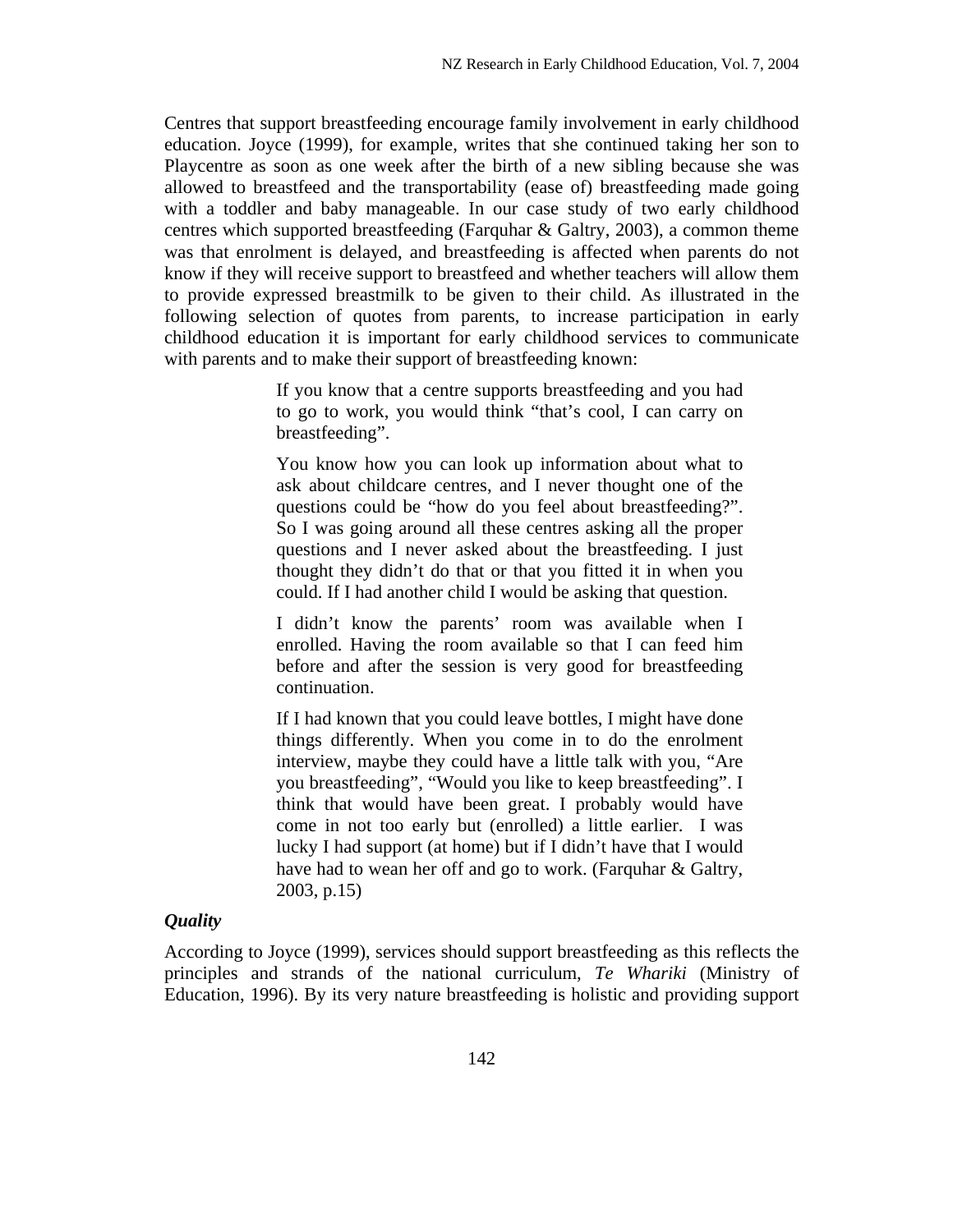for breastfeeding is a family and a community responsibility. It is also about relationships, the empowerment of children to learn and grow, and the empowerment of women and families to take care of their children. For children, breastfeeding meshes well with the curriculum strands of promoting wellbeing, belonging, contribution, communication and exploration (Joyce, 1999).

Our study shows there is a need for early childhood teachers to know how to effectively support breastfeeding in the centre setting (Farquhar & Galtry, 2003). Misconceptions about breastfeeding and uncertainties abound because teachers have not had training in this area. A clear distinction also has to be drawn between ensuring that teachers are trained in supporting not only breastfeeding *per se* but also the correct techniques for storing, preparing and feeding expressed breastmilk. This may be achieved through initial training and ongoing professional development, as well as by the promulgation of a national set of guidelines/standards to ensure a baseline of safe and consistent practices for breastfeeding support that parents can expect to experience at any early childhood service.

#### *Collaboration*

The development of breastfeeding-friendly policies and practices could go alongside a change of focus from disease prevention in early childhood services to health promotion. Health promoting early childhood services develop practices and maintain environments that promote the wellbeing of children and families (Hayden & MacDonald, 2000). Early childhood teachers are in a good position to support mothers to continue with breastfeeding and there are many ways they can do this (Canadian Child Care Federation, 2002). They are also in a position to collaborate with and make referrals to child health professionals, such as breastfeeding consultants and Plunket Nurses.

# **Target Goals for Breastfeeding**

There are also strong health sector rationales for the promotion and support of breastfeeding in early childhood services. Not least of these are the government's target goals for increased breastfeeding rates.

In 2002, the Ministry of Health recommended the following New Zealand breastfeeding targets:

- To increase the breastfeeding (exclusive and fully) rate at 6 weeks to 74 percent by 2005, and 90 percent by 2010.
- To increase the breastfeeding (exclusive and fully) rate at 3 months to 57 percent by 2005, and 70 percent by 2010.
- To increase the breastfeeding (exclusive and fully) rate at 6 months to 21 percent by 2005, and 27 percent by 2010.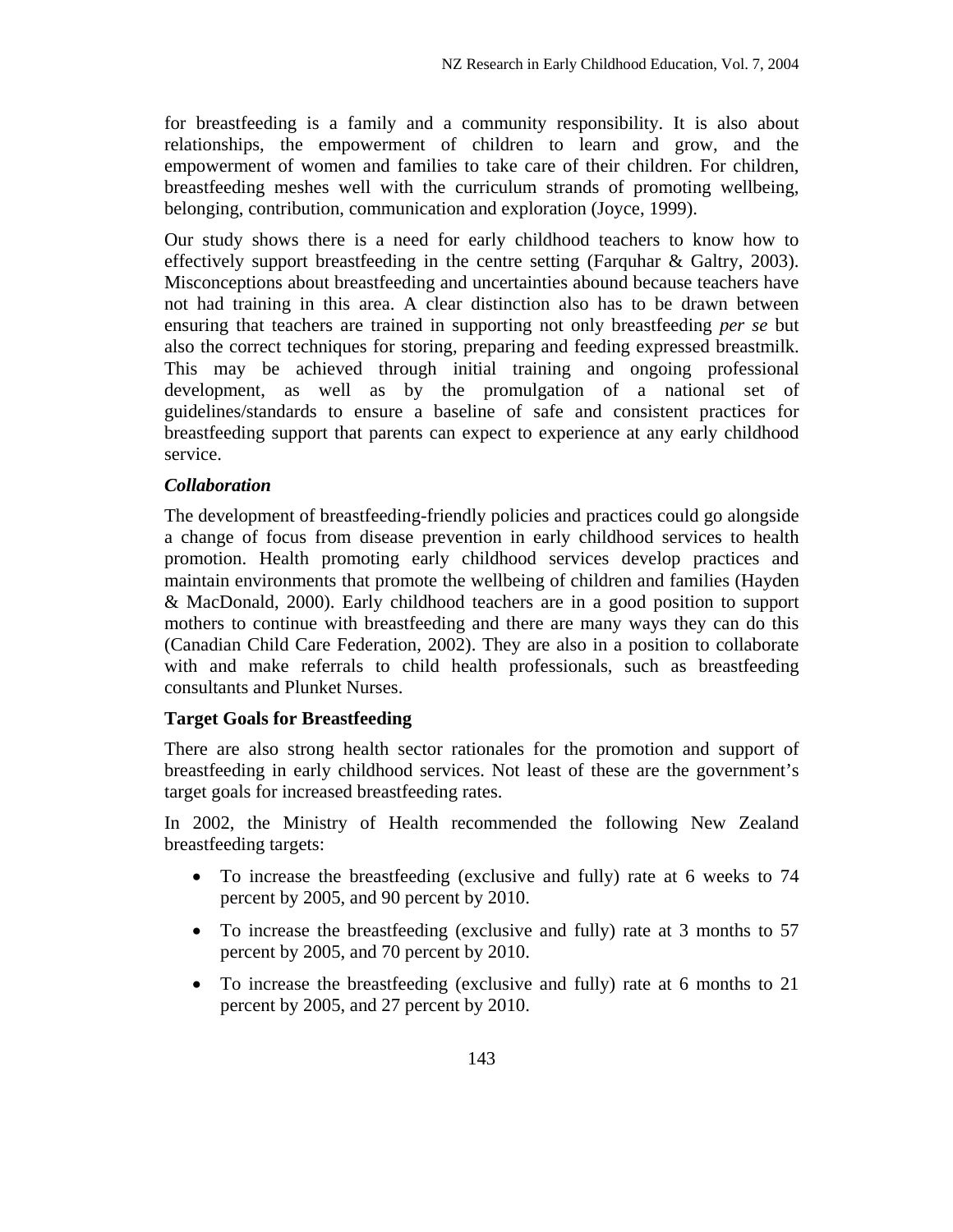#### **Further Research and Development of Guidelines**

Our small exploratory study (Farquhar & Galtry, 2003) draws attention to breastfeeding support being an issue for early childhood education. The study provides some interesting questions and challenges such as how early childhood centres can reduce the cost of fees when mothers are present and breastfeeding – can mothers book their children in and out during the session or during the day? Clearly there is an urgent need for further research to look closely at the questions and challenges raised by the study, and to develop an evidence base that policy advisers and early childhood planners can be informed by.

A set of draft guidelines for breastfeeding support in early childhood centres has been proposed elsewhere (Farquhar & Galtry, 2003). These guidelines require development through research and consultation within the early childhood sector. This is a very new area of research for early childhood researchers and it is one where work is urgently needed for the reasons discussed, including:

- The rapid rise in the number of young children enrolled in early childhood services and government commitments to further increasing the number of places in early childhood education;
- The benefits of breastfeeding for children, mothers and families, and in turn society and the economy, and
- The need for early childhood professionals to know how to effectively support breastfeeding and the changes they can make in their practice and in their centre environment.

#### *Conclusion*

In this paper we have noted that support for breastfeeding is neither professionally nor officially recognised as important in early childhood services in New Zealand. Provisions, policies and practices to encourage and support breastfeeding in early childhood settings appear to be in their infancy and *ad hoc* (Farquhar & Galtry, 2003). We have identified several rationales that may explain this apparent oversight or silence. These include:

- the lack of overlap between early childhood education and health research, both nationally and internationally;
- the historical link between the growth of feminism and early childhood services;
- the intersectoral nature of the issue and hence its falling between the responsibility gaps of the Ministries of Education and Health; and, finally,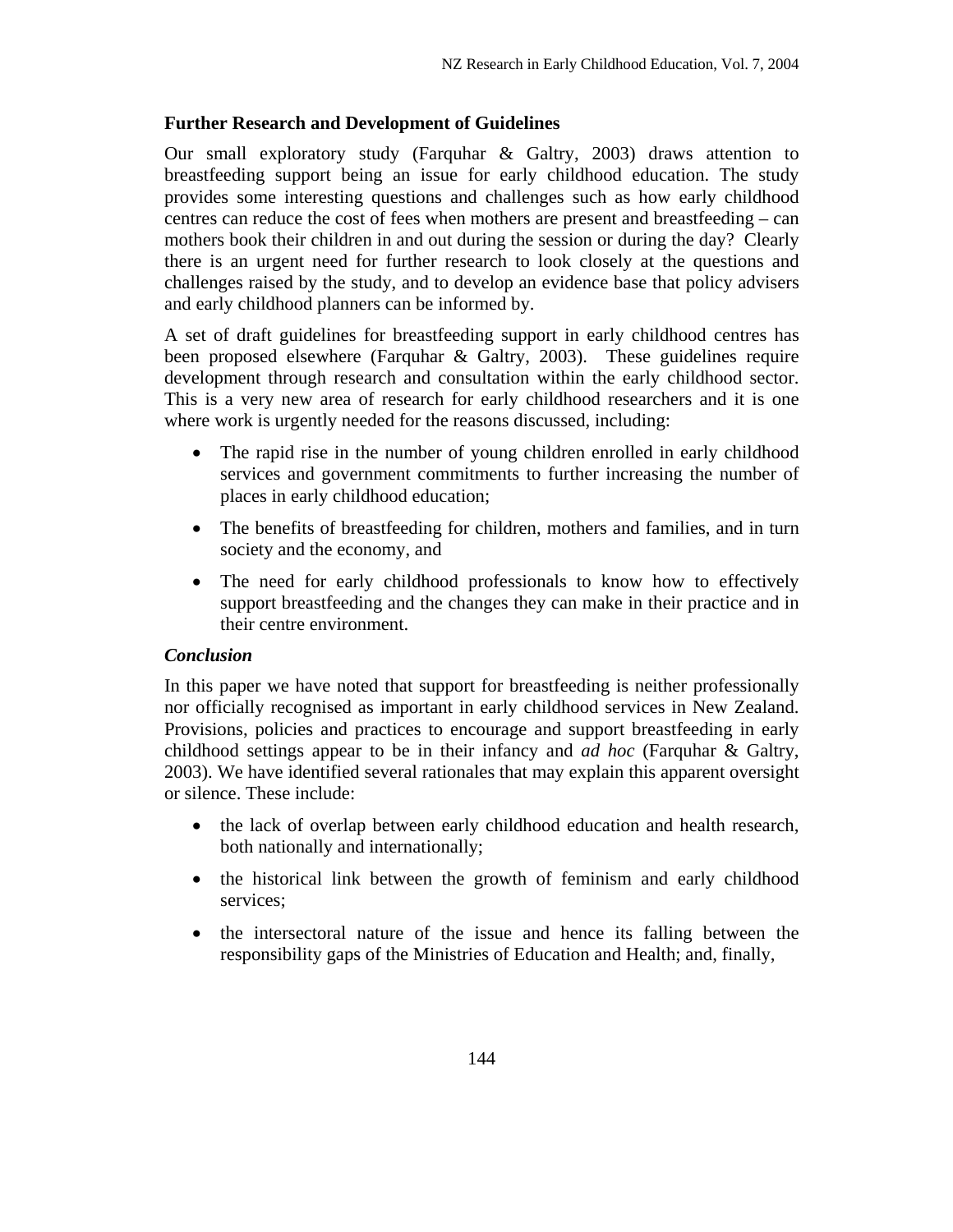• the government's push towards increasing children's participation in early childhood education and the associated assumption that support for breastfeeding is antithetical to this.

We have further argued that when early childhood services support breastfeeding, women's re-entry to the workforce after having a baby is more likely to be enabled rather than hindered. Supportive childcare arrangements can be empowering for families, have positive health benefits for women and children, and be cognitively beneficial for children. It is therefore critical that there are mandatory professional development programmes or modules for early childhood teachers in the handling, storing and feeding of expressed breastmilk as well as in the necessary emotional and material support for breastfeeding in the context of the early childhood centre.

Breastfeeding does, however, have to be explicitly recognised and addressed as involving both a health and learning component. In New Zealand, early childhood education and care has always been very concerned with the education component. Many of the principles of *Te Whariki,* the New Zealand early childhood curriculum (Ministry of Education, 1996) are met by supporting breastfeeding in centres. Breastfeeding is another means of ensuring children get the best possible start in life to bring about optimal life long learning. Strong evidence in support of breastfeeding's importance for infants' cognitive development should also be harnessed to help ensure its progress on the early childhood policy agenda. There is a pressing need for further research to build on our small exploratory study and a need for sector-wide consultation and research of the draft guidelines (Farquhar & Galtry, 2003). The evidence presented here on the benefits for children, women and families should be taken up to bring about change towards the development and implementation of breastfeeding-friendly early childhood service policies, practices and environments.

#### **References**

- American Academy of Pediatrics. (1997). Breastfeeding and the use of human milk. *Pediatrics, 100*, 1035-1039.
- Angelsen, N.K., Vik, T., Jacobsen, G. & Bakketeig, L.S. (2001). Breast feeding and cognitive development at age 1 and 5 years. *Archives of Diseases in Childhood, 85,* 183-188.
- Ball, T.M. & Wright, A.L. (1999). Health care costs of formula-feeding in the first year of life. *Pediatrics 103,* 870-876.
- Bartle, C. (2002). Breast milk, breastfeeding and the developing brain. *Childrenz Issues, 6*(2), 39 – 43.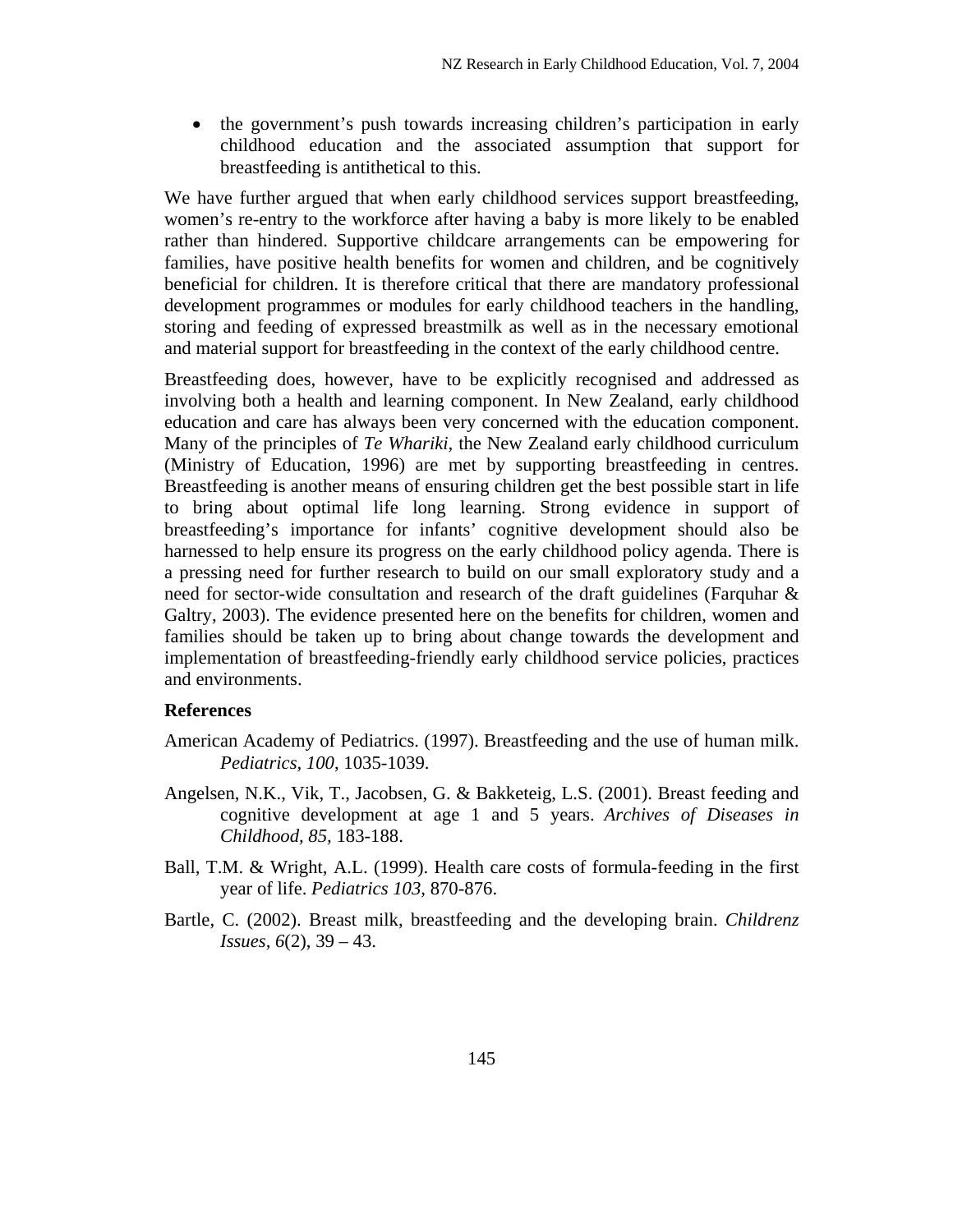- Bedford, M. (2001). Perceptions of communicable disease issues in New Zealand early childhood centres. *NZ Research in Early Childhood Education, 4*, 73- 102.
- Canadian Child Care Federation (2002). Resource Sheet No. 57. http://www.cfcefc.ca/docs/cccf/rs057\_en.htm (date of access 10/12/02).
- Callister, P. & Podmore, V.N. (1995). *Striking a balance: Families, work and early childhood education*. Wellington: New Zealand Council Educational Research.
- Department of Labour and NACEW. (1998). *Childcare, families and work The New Zealand childcare survey 1998: A survey of early childhood education and care arrangements for children.* Wellington: Dept of Labour and NACEW.
- Duffy, L.C., Faden, H., Wasielewski, R., Wolf, J. & Krystofik, D. (1997). Exclusive breastfeeding protects against bacterial colonisation and day care exposure to otitis media. *Pediatrics, 100*(4), E7.
- Farquhar, S-E., & Galtry, J. (2003). *Developing breastfeeding-friendly childcare to support mothers in paid employment and studying. Case studies of two centres and draft guidelines for supporting breastfeeding in childcare.* Project prepared for the Equal Employment Opportunities Contestable Fund. Wellington: Department of Labour. Copies available On-line at: www.childforum.com/publications.asp
- Forssell, G., Hakansson, A. &. Mansson, N.O. (2001). Risk factors for respiratory tract infections in children aged 2-5 years. *Scandinavian Journal of Primary Health Care 19*(2), 122-125.
- Galtry, J. (1995). "Breastfeeding, labour market changes and public policy in New Zealand: Is promotion of breastfeeding enough?" *Social Policy Journal of New Zealand, Issue 5,* 2-16.
- Galtry, J. (1997). "Sameness and suckling: Infant feeding, feminism, and a changing labour market". *Women's Studies Journal of New Zealand, 13*(1), 65-88.
- Galtry, J. (2002). Child health: An underplayed variable in parental leave and early childhood education policy debates? *Community, Work & Family 5*(3), 257- 278.
- Galtry, J. & Annandale M. (2003). *Developing breastfeeding-friendly workplaces in New Zealand: Case studies of United States and New Zealand companies and guidelines for supporting breastfeeding in the workplace*. Available Online at: http://www.eeotrust.org.nz/information/breastfeeding.shtml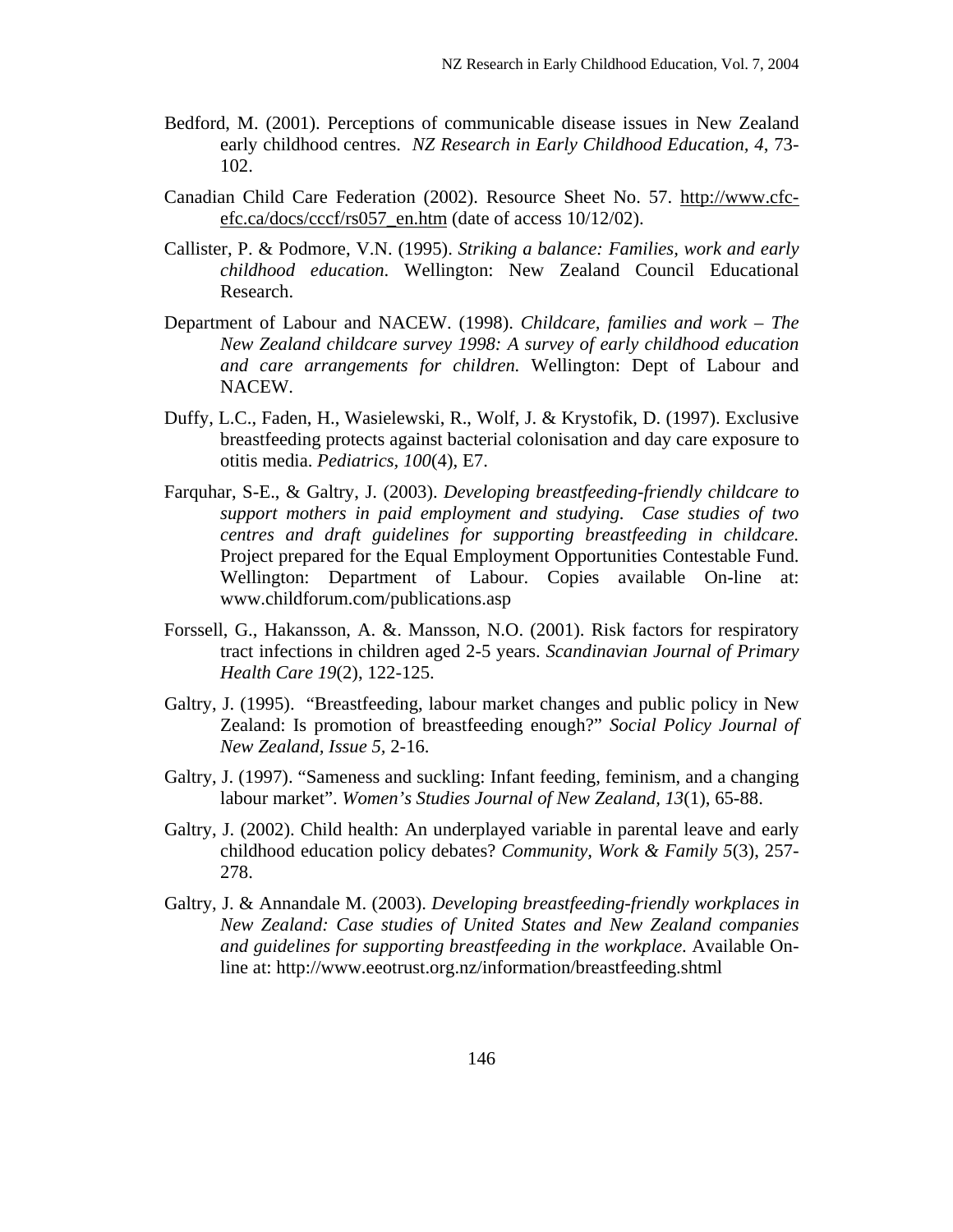- Galtry, J. & Callister, P. (1995). Birth and the early months: Parental leave and paid work. In P. Callister & V.N. Podmore (Eds.) *Striking a balance: Families, work and early childhood education* (pp. 13 – 66). Wellington: NZCER.
- Hayden, J., & MacDonald, J.J. (2000). Health promotion: A new leadership role for early childhood professionals. *Australian Journal of Early Childhood, 25*(1), 33–39.
- Horwood, J. & Fergusson, D. (1998). Breast-feeding and later cognitive and academic outcomes. *Pediatrics*, *101*, 101-9.
- Horwood, L.J., Darlow, B.A. & Mogridge, N. (2001). Breast milk feeding and cognitive ability at 7-8 years. *Archives of Disease in Childhood. Foetal and Neonatal Edition, 84*, F23-7.
- Jones, E.G. & Matheny, R.J. (1993). Relationship between infant feeding and exclusion rate from child care because of illness. *Journal of the American Dietetic Association 93*(7), 809-811.
- Joyce, L. (1999). Bonus breastfeeding benefits. *Playcentre Journal, Winter*, p. 6
- Labbok, M. (2001). Effects of breastfeeding on the mother. *Pediatric Clinics of North America 48*(1), 143-158.
- Matson, D.O. (1994). Viral gastroenteritis in day-care settings: Epidemiology and new developments. *Pediatrics, 94*(6), 999-100.
- McCutcheon, H. & Fitzgerald, M. (2001). The public health problem of acute respiratory illness in childcare. *Journal of Clinical Nursing 10*(3), 305-310.
- Mayer, S.E. (2002). *Raising children in New Zealand: The influence of parental income on children's outcomes*. Wellington: Ministry of Social Development.
- Ministry of Education. (1996). *Te Whariki: Early Childhood Curriculum*. Wellington: Learning Media.
- Ministry of Education (2002). *Pathways to the Future: Nga huarahi Arataki*. Wellington: Ministry of Education.
- Ministry of Health. (1998a*). Child Health Strategy*. Wellington: New Zealand Ministry of Health
- Ministry of Health. (1998b). *Our Children's Health: Key Findings on the Health of New Zealand Children*. Wellington: New Zealand Ministry of Health.
- Ministry of Health. (2002). *Breastfeeding. A guide to action*. Wellington: Ministry of Health.